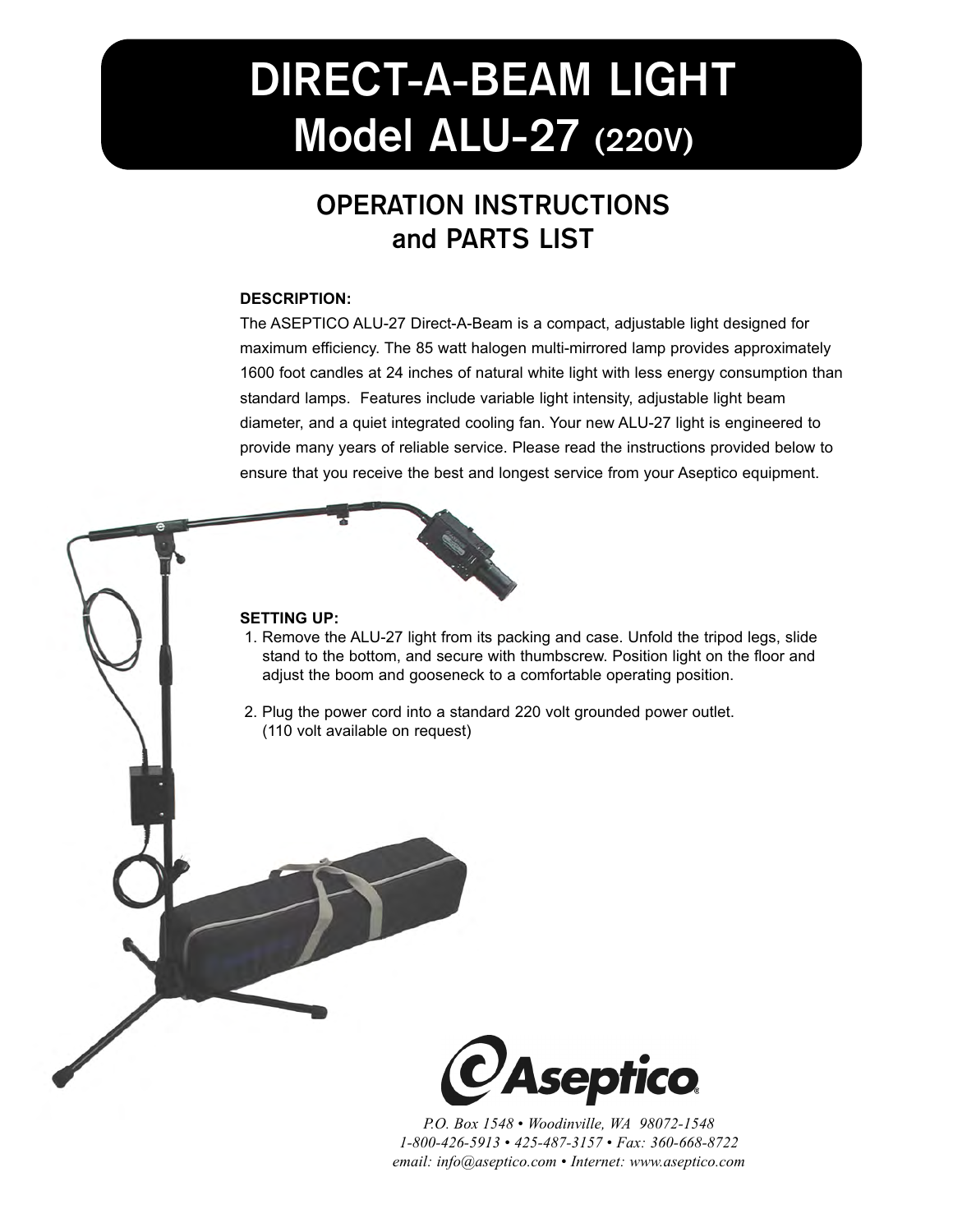#### **OPERATION FUNCTIONS:**

- 1. **POWER SWITCH** On/Off power control of light. When switched on, lamp should light and cooling fan should operate.
- 2. **LIGHT INTENSITY ADJUSTMENT** Increases or decreases light beam intensity. Light output is approximately 1600 foot candles at 24 inches, when set to maximum intensity.
- 3. **BEAM FOCUS** Increases or decreases diameter of light beam. Rotate Lens nose cone for beam focus.

**LAMP REPLACEMENT:** If lamp burns out, cooling fan will not function. To change lamp, first unplug ALU-27 light from power source and allow light to cool. Loosen two thumbscrews from the lamp cover plate and remove. Lift exposed lamp out of socket using the eject lever (see picture, opposite page). Push lever down and then insert a new lamp. **NOTE:** For longest lamp life, avoid touching the halogen bulb -- handle with tissue. Replace lamp cover plate and secure with thumbscrews. Use an ESH 85W 82v halogen replacement lamp (P/N: 820003).

**TROUBLE SHOOTING:** If power switch is on, but lamp will not light:

- Turn intensity knob to maximum setting.
- Replace lamp with ESH type.
- Check plug and electrical source.
- Check power source.

**IMPORTANT:** When changing halogen lamp, avoid touching the glass bulb portion of the halogen lamp with fingers. Oils left by finger contact will shorten the life of the bulb.

| Item                | Description                             | Part Number | Quantity       |
|---------------------|-----------------------------------------|-------------|----------------|
| 0                   | Lens - G-3 Industrial                   | 660007      | 1              |
| 0                   | Lens Retainer                           | 460096-08   | 1              |
| ❸                   | Retainer                                | 510246      | $\mathbf{1}$   |
| Ø                   | Diaphragm Pin Actuated                  | 520021      | $\mathbf{1}$   |
| 0                   | Lens Housing                            | 460115-08   | $\mathbf{1}$   |
| 0                   | Chassis, Top                            | 460116-08   | $\mathbf{1}$   |
| 0                   | Chassis, Access Cover                   | 460118-08   | $\mathbf{1}$   |
| ❸                   | Thumbscrew Assembly                     | 510180      | $\overline{c}$ |
| 0                   | Switch, Rocker                          | 830002      | $\mathbf{1}$   |
|                     | C/S Btnsoc, Stainless                   | 510016      | $-$            |
| ⋔                   | Knob, Blk W/Blue Cap                    | 850019      | 1              |
| ℗                   | Chassis, Bottom Lamp                    | 460117-08   | $\mathbf{1}$   |
| ®                   | Gooseneck, 6" Modified                  | 460588-08   | $\mathbf{1}$   |
| ❹                   | Adapter, Boom                           | 460119-08   | $\mathbf{1}$   |
| ₲                   | Boom Handle, Modified                   | 460348      | $\mathbf{1}$   |
| ❻                   | Torque Nut, T Bar Handle                | 510381      | $\mathbf{1}$   |
| ⊕                   | Stand                                   | 730150      | $\mathbf{1}$   |
| ®                   | Linecord, US, Black                     | 840004      | $\mathbf{1}$   |
| ℗                   | Stand Heigh Adj.                        | 710137      | $\mathbf{1}$   |
| ☎                   | PC Board                                | 330086      | $\mathbf{1}$   |
| ❹                   | Fan (Internal)                          | 540001      | 1              |
| ☎                   | Carrying Case (Pictured on front cover) | 410084      | 1              |
| ®                   | Lamp Bulb, Halo w/Reflector             | 820003      | $\mathbf{1}$   |
| ☎                   | Linecord, EURO Blk                      | 840005      | 1              |
| ⊕                   | Chassis, ALU-27 XFMR Top Cmpl           | 460031-08   | $\mathbf{1}$   |
| ☎                   | $C/S$ BtnSoc Stnls 6-32x14              | 510037      | $\overline{4}$ |
| $\overline{\bm{v}}$ | Fuse, 5x20mm Fast Acting 1.0A           | 830032      | 1              |
| ☎                   | Fuse Holder, 5x20mm Pan Mtg UL          | 830003      | $\mathbf{1}$   |
| ❸                   | Nut, Keps Pltd 8-32                     | 510020      | $\mathbf{1}$   |
| ◍                   | XFMR, 240V 50Hz 90V @ 90 Watts          | 800059      | $\mathbf{1}$   |
| ❹                   | SMS Stnls PhdPhl #10x3/4                | 510305      | 4              |
| ⊕                   | Chassis, ALU-27 XFMR Base Cmpl          | 460030-08   | $\mathbf{1}$   |
| ⊕                   | Chassis, ALU-27/29 Nylon Brkt           | 460329      | 1              |
| ❸                   | Shaft, Trim Pot Extension 3/4 In. Lg.   | 850027      | $\mathbf{1}$   |

#### PARTS LIST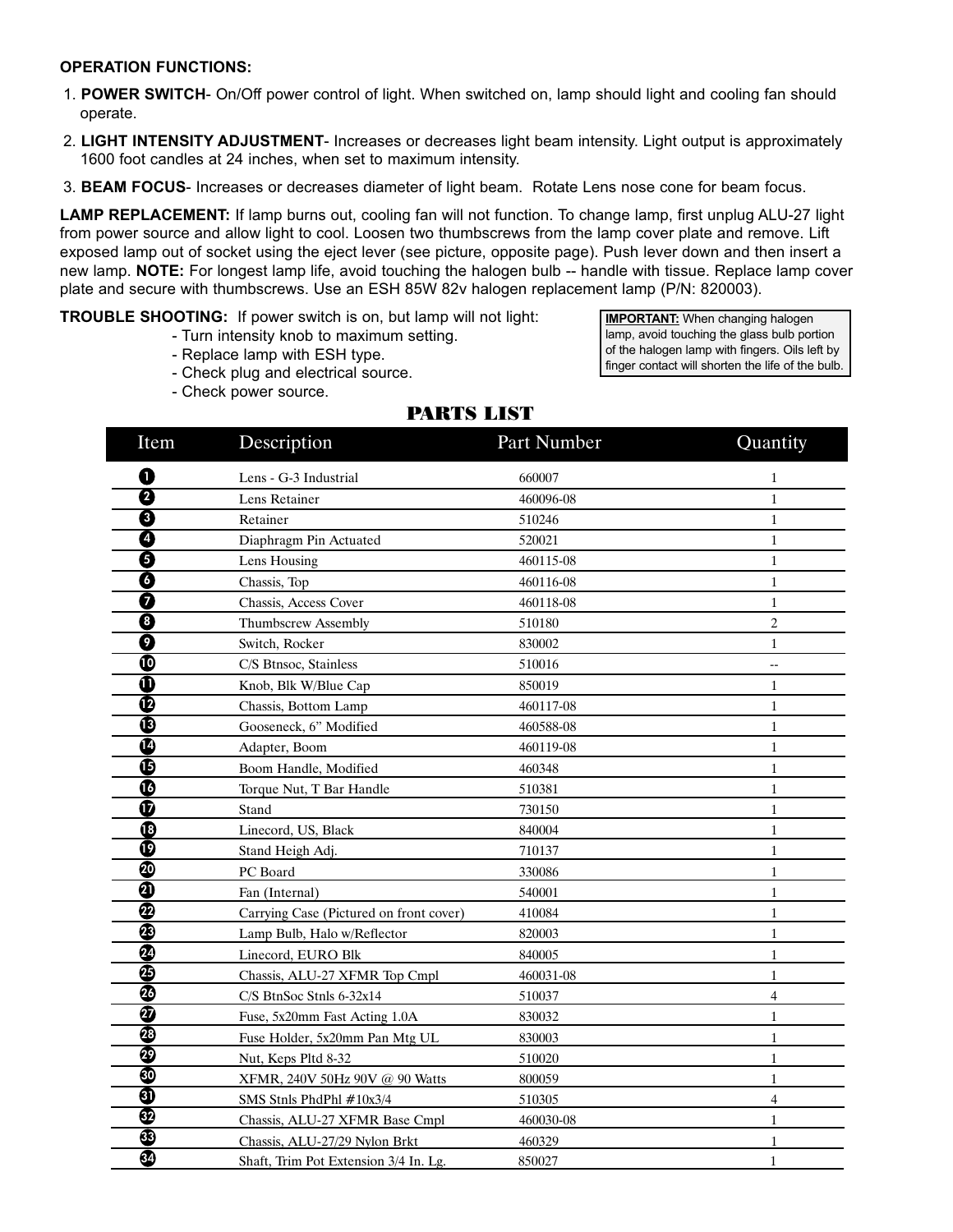